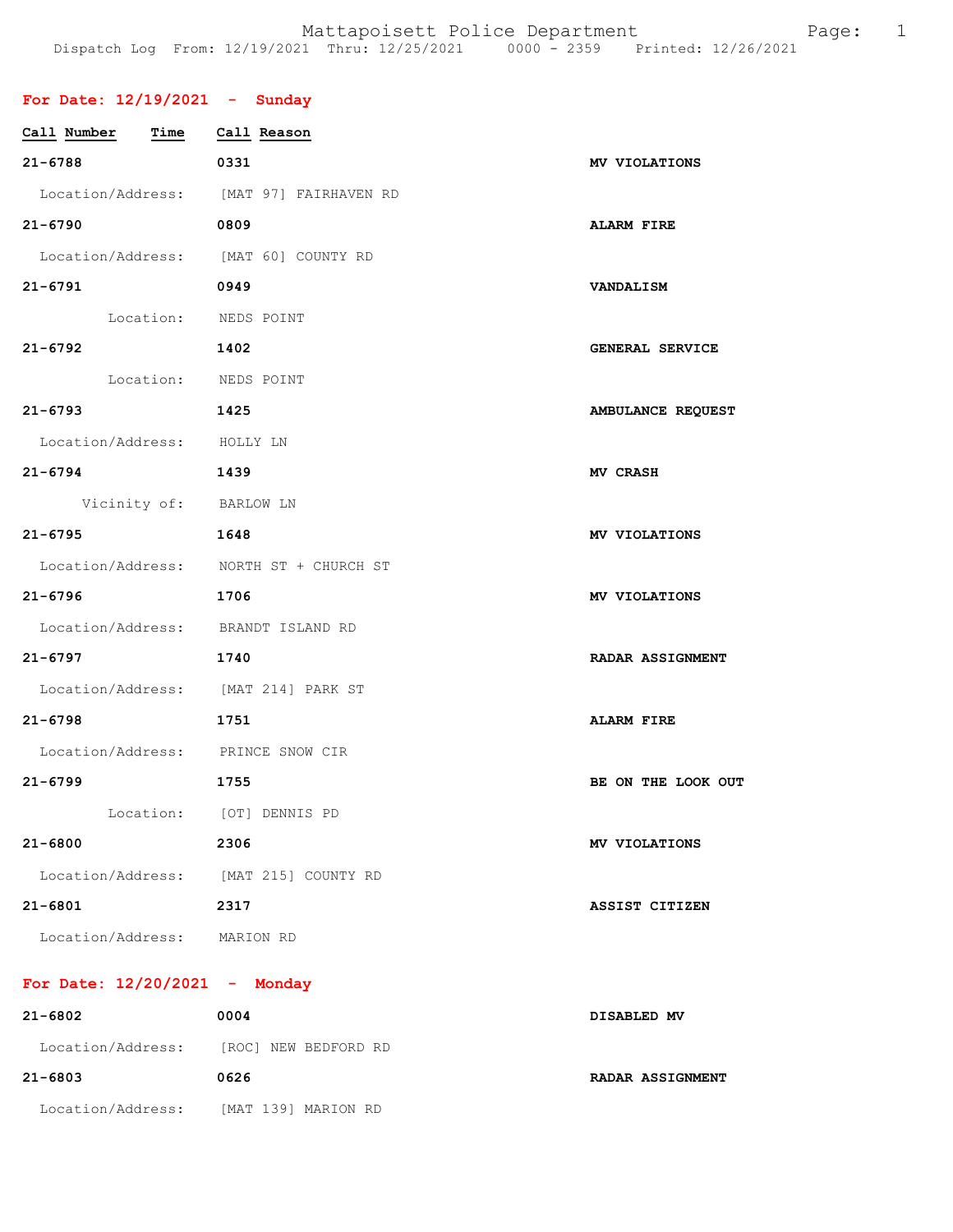|                                    | Dispatch Log From: 12/19/2021 Thru: 12/25/2021 0000 - 2359 Printed: 12/26/2021 |                          |
|------------------------------------|--------------------------------------------------------------------------------|--------------------------|
| $21 - 6804$                        | 0658                                                                           | MV VIOLATIONS            |
| Vicinity of: FAIRHAVEN RD          |                                                                                |                          |
| $21 - 6805$                        | 0848                                                                           | FIRE, STRUCTURE          |
|                                    | Location/Address: [MAT MPE] CHURCH ST EXT                                      |                          |
| 21-6806                            | 1100                                                                           | ALARM, BURGLAR           |
|                                    | Location/Address: [MAT YARD] COUNTY RD                                         |                          |
| $21 - 6807$                        | 1257                                                                           | FIRE, OTHER              |
|                                    | Location: BRANDT ISLAND OR MATT NECK AREA                                      |                          |
| 21-6808                            | 1425                                                                           | MV VIOLATIONS            |
|                                    | Location/Address: [MAT 139] MARION RD                                          |                          |
| $21 - 6809$                        | 1520                                                                           | MV VIOLATIONS            |
| Vicinity of: FAIRHAVEN RD          |                                                                                |                          |
| $21 - 6811$                        | 1708                                                                           | OFFICER WANTED           |
| Location/Address: TOBEY LN         |                                                                                |                          |
| 21-6813                            | 2130                                                                           | BE ON THE LOOK OUT       |
| Location: WAREHAM                  |                                                                                |                          |
| 21-6814                            | 2144                                                                           | <b>RADAR ASSIGNMENT</b>  |
|                                    | Location/Address: [MAT 246] FAIRHAVEN RD                                       |                          |
| $21 - 6815$                        | 2218                                                                           | <b>GUNSHOTS REPORTED</b> |
| Location/Address: SNOW FIELDS RD   |                                                                                |                          |
| For Date: $12/21/2021$ - Tuesday   |                                                                                |                          |
| $21 - 6816$                        | 0247                                                                           | <b>BUILDING CHECK</b>    |
|                                    | Location/Address: [MAT 100] INDUSTRIAL DR                                      |                          |
| $21 - 6817$                        | 0649                                                                           | <b>RADAR ASSIGNMENT</b>  |
|                                    | Location/Address: [MAT 139] MARION RD                                          |                          |
| $21 - 6818$                        | 0909                                                                           | SAFETY/ROAD HAZARD       |
| Location/Address: BRANDT ISLAND RD |                                                                                |                          |
| $21 - 6819$                        | 1109                                                                           | ANIMAL CONTROL           |
| Location/Address:                  | FAIRHAVEN RD + MATTAPOISETT NECK RD                                            |                          |
| 21-6820                            | 1241                                                                           | SUSPICOUS MOTOR VEHICLE  |
| Location/Address: FREEMAN ST       |                                                                                |                          |
| $21 - 6821$                        | 1350                                                                           | MV VIOLATIONS            |

Location/Address: COUNTY RD

**21-6822 1356 RADAR ASSIGNMENT**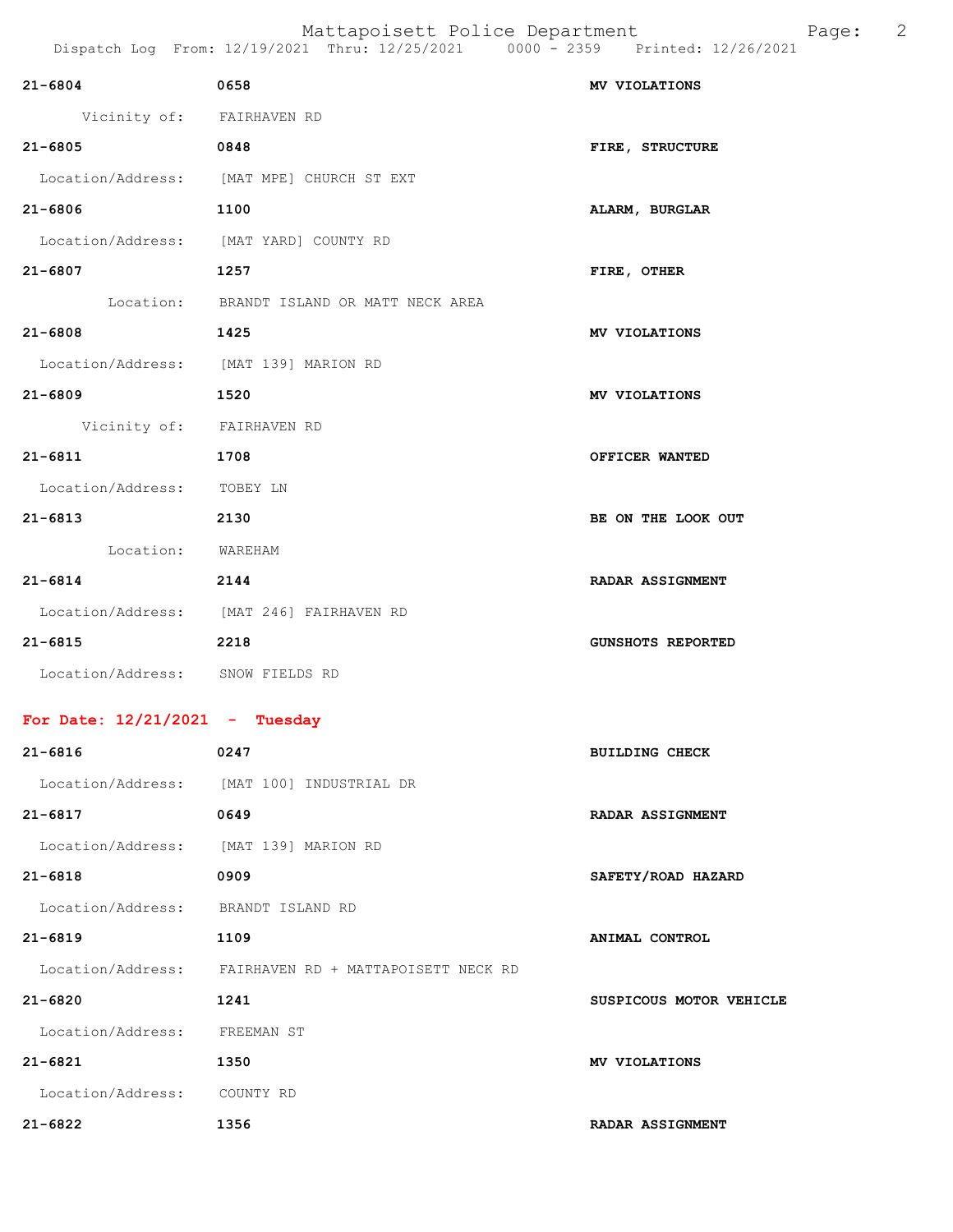|                                       | Vicinity of: [MAT 139] MARION RD      |                                  |
|---------------------------------------|---------------------------------------|----------------------------------|
| $21 - 6823$                           | 1456                                  | AMBULANCE REQUEST                |
| Location/Address: BRANDT ISLAND RD    |                                       |                                  |
| $21 - 6824$                           | 1506                                  | MV VIOLATIONS                    |
| Location/Address: BRANDT ISLAND RD    |                                       |                                  |
| $21 - 6825$                           | 1541                                  | PROPERTY RETURNED                |
| Location/Address: [MAT 1] COUNTY RD   |                                       |                                  |
| $21 - 6826$                           | 1831                                  | DPW, WATER, TREE, ALL TOWN DEPT. |
| Location/Address: SAGAMORE RD         |                                       |                                  |
| For Date: $12/22/2021$ - Wednesday    |                                       |                                  |
| $21 - 6828$                           | 0153                                  | MV VIOLATIONS                    |
|                                       | Vicinity of: MARION RD + HILLSIDE AVE |                                  |
| $21 - 6829$                           | 0659                                  | <b>RADAR ASSIGNMENT</b>          |
| Location/Address: [MAT 139] MARION RD |                                       |                                  |
| $21 - 6830$                           | 0815                                  | <b>GENERAL SERVICE</b>           |
| Location/Address: COUNTY RD           |                                       |                                  |
|                                       |                                       |                                  |
| 21-6831                               | 0942                                  | SUSPICOUS OTHER                  |
| Location/Address: [MAT 139] MARION RD |                                       |                                  |
| 21-6832                               | 1038                                  | DISABLED MV                      |
| Location/Address: BARSTOW ST          |                                       |                                  |
| 21-6833                               | 1053                                  | ALARM, BURGLAR                   |
| Location/Address: [MAT 185] MARION RD |                                       |                                  |
| 21-6834                               | 1055                                  | MV VIOLATIONS                    |
| Location/Address: [MAT 47] COUNTY RD  |                                       |                                  |
| 21-6835                               | 1124                                  | MV VIOLATIONS                    |
| Location/Address: BRANDT ISLAND RD    |                                       |                                  |
| 21-6836                               | 1324                                  | <b>RADAR ASSIGNMENT</b>          |
| Location/Address: [MAT 214] PARK ST   |                                       |                                  |
| 21-6837                               | 1356                                  | ASSIST CITIZEN                   |
| Location/Address: [MAT 1] COUNTY RD   |                                       |                                  |
| 21-6838                               | 1402                                  | GENERAL SERVICE                  |
| Location/Address: BRANT BEACH AVE     |                                       |                                  |
| 21-6840                               | 1522                                  | ALARM, BURGLAR                   |
| Location/Address: MARINA DR           |                                       |                                  |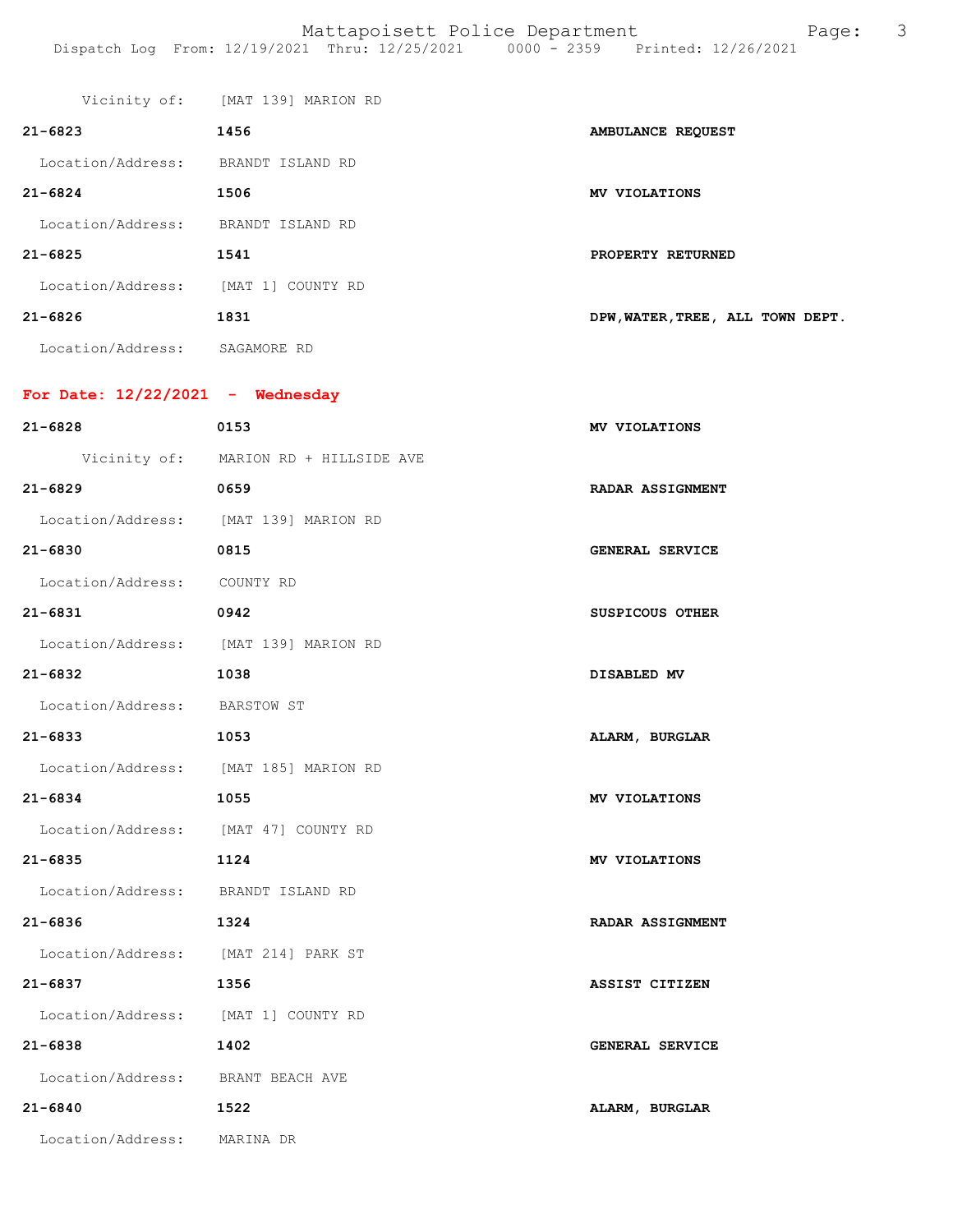| $21 - 6841$                           | 1601                                           | AMBULANCE REQUEST              |
|---------------------------------------|------------------------------------------------|--------------------------------|
| Location/Address: PARK ST             |                                                |                                |
| $21 - 6842$                           | 1717                                           | FIRE, OTHER                    |
| Location/Address: [MAT 141] NORTH ST  |                                                |                                |
| $21 - 6843$                           | 1740                                           | DISABLED MV                    |
|                                       | Location/Address: NORTH ST + CRYSTAL SPRING RD |                                |
| $21 - 6844$                           | 1757                                           | BE ON THE LOOK OUT             |
| Location/Address: [MAT 1] COUNTY RD   |                                                |                                |
| $21 - 6845$                           | 1941                                           | intoxicated party              |
|                                       | Location/Address: MATTAPOISETT NECK RD         |                                |
| $21 - 6846$                           | 2054                                           | MEDICAL - ASSIST               |
| Location/Address: MARION RD           |                                                |                                |
| For Date: $12/23/2021$ - Thursday     |                                                |                                |
| $21 - 6847$                           | 0319                                           | <b>BUILDING CHECK</b>          |
|                                       | Location/Address: [MAT 79] FAIRHAVEN RD        |                                |
| $21 - 6848$                           | 0411                                           | AMBULANCE REQUEST              |
| Location/Address: SHORE VIEW AVE      |                                                |                                |
| $21 - 6849$                           | 0416                                           | OPEN DOOR - BUSINESS/RESIDENCE |
| Location/Address: PEARL ST            |                                                |                                |
| $21 - 6850$                           | 0704                                           | <b>RADAR ASSIGNMENT</b>        |
| Location/Address: [MAT 139] MARION RD |                                                |                                |
| $21 - 6851$                           | 0805                                           | MV VIOLATIONS                  |
|                                       | Vicinity of: NORTH ST + LEBARON WAY            |                                |
| 21-6852                               | 0809                                           | FOLLOW UP INVESTIGATION        |
| Location/Address: [MAT 1] COUNTY RD   |                                                |                                |
| $21 - 6853$                           | 0918                                           | FOLLOW UP INVESTIGATION        |
| Location/Address: [MAT 1] COUNTY RD   |                                                |                                |
| $21 - 6854$                           | 1205                                           | <b>ASSIST OTHER AGENCY</b>     |
| Vicinity of: [FAI] RT 6               |                                                |                                |
| $21 - 6855$                           | 1226                                           | FOLLOW UP INVESTIGATION        |
| Location/Address: [MAT 1] COUNTY RD   |                                                |                                |
| $21 - 6856$                           | 1304                                           | 911-ABANDONED-HANGUP CALLS     |
| Vicinity of: LONG PLAIN RD            |                                                |                                |
| $21 - 6857$                           | 1305                                           | 911 CALL                       |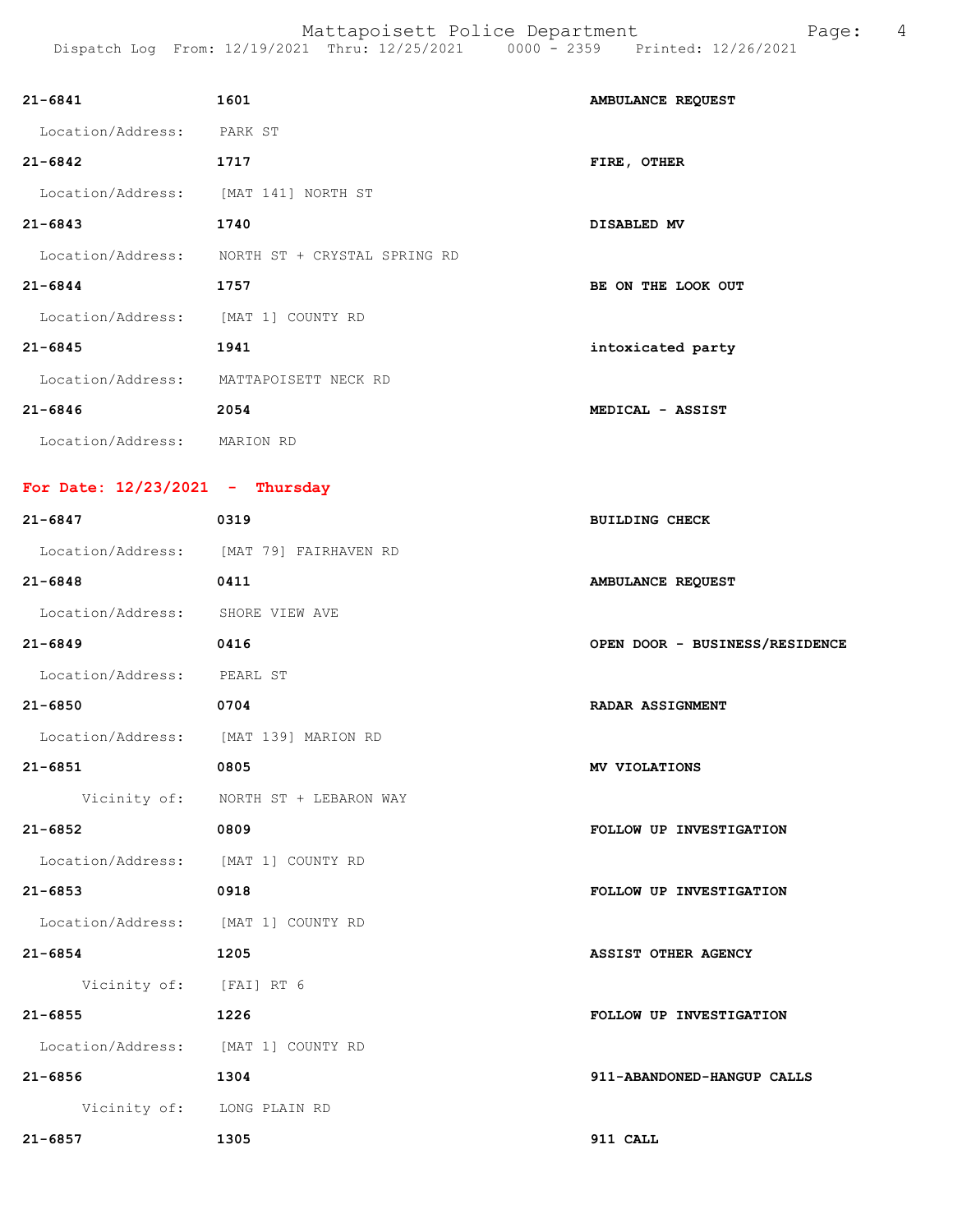| Location/Address: INDUSTRIAL DR     |                                        |                         |
|-------------------------------------|----------------------------------------|-------------------------|
| $21 - 6858$                         | 1333                                   | <b>RADAR ASSIGNMENT</b> |
| Vicinity of: MARION RD              |                                        |                         |
| $21 - 6860$                         | 1403                                   | MV VIOLATIONS           |
| Location/Address: MARION RD         |                                        |                         |
| $21 - 6862$                         | 1505                                   | DOMESTIC DISTURBANCE    |
| Location/Address: PEACE PIPE PATH   |                                        |                         |
| $21 - 6863$                         | 1524                                   | GENERAL SERVICE         |
|                                     | Location/Address: OLD BRANDT ISALND RD |                         |
| $21 - 6864$                         | 1550                                   | MV VIOLATIONS           |
|                                     | Vicinity of: NORTH ST + INDUSTRIAL DR  |                         |
| $21 - 6865$                         | 1641                                   | MV VIOLATIONS           |
| Location/Address: FAIRHAVEN RD      |                                        |                         |
| $21 - 6866$                         | 1804                                   | MV VIOLATIONS           |
| Location/Address: NORTH ST          |                                        |                         |
| $21 - 6867$                         | 1816                                   | ALARM, BURGLAR          |
|                                     | Location/Address: [MAT 212] COUNTY RD  |                         |
| $21 - 6868$                         | 1821                                   | BE ON THE LOOK OUT      |
| Location/Address: [MAT 1] COUNTY RD |                                        |                         |
| $21 - 6869$                         | 1834                                   | MV VIOLATIONS           |
|                                     | Location/Address: MATTAPOISETT NECK RD |                         |
| $21 - 6870$                         | 2223                                   | 911 CALL                |
| Location/Address: FIELDCREST LN     |                                        |                         |
|                                     |                                        |                         |

## **For Date: 12/24/2021 - Friday**

| $21 - 6871$       | 0203               | <b>BUILDING CHECK</b>            |
|-------------------|--------------------|----------------------------------|
| Location/Address: | [MAT 33] COUNTY RD |                                  |
| $21 - 6872$       | 0616               | AMBUL. MUTUAL AID INTO TOWN      |
| Location/Address: | SHORE DR           |                                  |
| $21 - 6873$       | 0716               | <b>GENERAL SERVICE</b>           |
| Location/Address: | [MAT 1] COUNTY RD  |                                  |
| $21 - 6874$       | 0804               | DPW, WATER, TREE, ALL TOWN DEPT. |
| Location/Address: | PINE ISLAND RD     |                                  |
| $21 - 6875$       | 0817               | MV CRASH                         |
| Vicinity of:      | PARK ST            |                                  |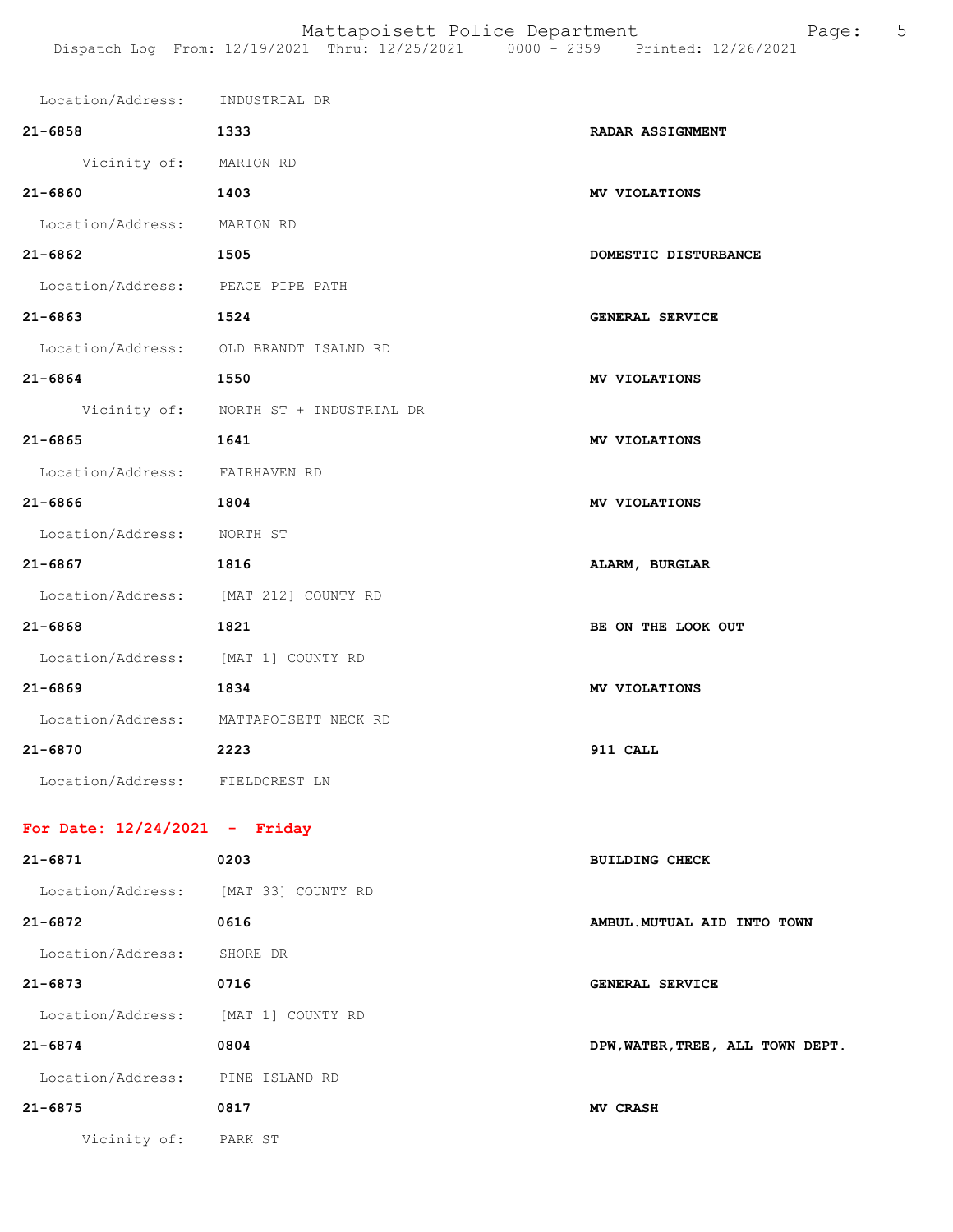| 21-6876 0907                       |                                      | <b>MV GENERAL</b>          |
|------------------------------------|--------------------------------------|----------------------------|
| Location/Address: HAMMOND ST       |                                      |                            |
| 21-6877 1000                       |                                      | <b>ASSIST OTHER AGENCY</b> |
|                                    | Location: [FAI] FAIRHAVEN POLICE DPT |                            |
| $21 - 6879$                        | 1156                                 | <b>MV GENERAL</b>          |
| Location/Address: I195 WEST        |                                      |                            |
| 1215<br>21-6880                    |                                      | HIT AND RUN                |
| Location/Address: NORTH ST         |                                      |                            |
| 21-6881 1331                       |                                      | <b>GENERAL SERVICE</b>     |
|                                    | Vicinity of: [MAT 270] NEDS POINT RD |                            |
| $21 - 6882$                        | 1416                                 | <b>MV CRASH</b>            |
|                                    | Vicinity of: [MAT 249] MARION RD     |                            |
| 1627<br>21-6883                    |                                      | AMBULANCE REQUEST          |
| Location/Address: NORTH ST         |                                      |                            |
| 21-6884 1718                       |                                      | <b>ALARM MEDICAL</b>       |
| Location/Address: BEACH RD         |                                      |                            |
| 21-6885                            | 1840                                 | MUTUAL AID/ POLICE         |
|                                    | Location: [FAI] STOP AND SHOP        |                            |
| 21-6886 1852                       |                                      | DISABLED MV                |
|                                    | Vicinity of: [FAI] RT 6 + AIKEN      |                            |
| 21-6887 2321                       |                                      | MUTUAL AID/ POLICE         |
| Location/Address: [FAI] BERNESE ST |                                      |                            |
| For Date: $12/25/2021$ - Saturday  |                                      |                            |
| $21 - 6888$                        | 0241                                 | GENERAL SERVICE            |
| Vicinity of: ANGELICA AVE          |                                      |                            |
| 21-6889                            | 0850                                 | GENERAL SERVICE            |
| Location/Address: HILLERS COVE LN  |                                      |                            |
| 21-6890                            | 1031                                 | AMBULANCE REQUEST          |
| Location: 195W                     |                                      |                            |
| 21-6892                            | 1201                                 | <b>HEALTH/WELFARE</b>      |
| Location/Address: BRANDT ISLAND RD |                                      |                            |
| 21-6893                            | 1336                                 | ANIMAL CONTROL             |
| Location/Address: CHANNEL ST       |                                      |                            |
| 21-6895                            | 1632                                 | 911-ABANDONED-HANGUP CALLS |